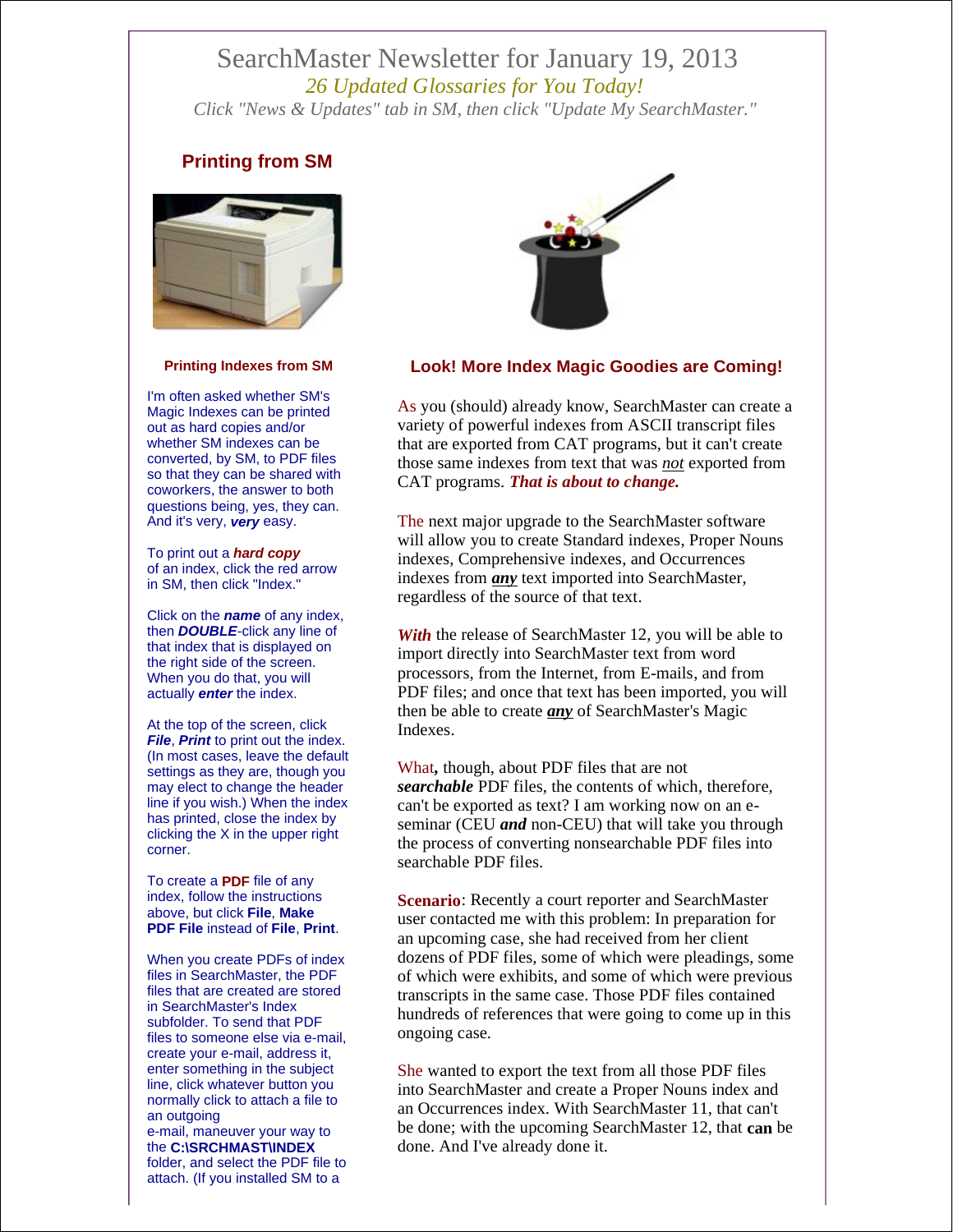different drive than the C drive, click that drive, then locate and double-click the **SRCHMAST\INDEX** folder.)

#### **Printing Transcripts from SM**

Though one would not normally print a transcript from an ASCII file, there are occasions when that can be very useful, such as in the nightmare scenario where you have been requested to produce a back order and either you can't find the CAT file or the CAT file has somehow become corrupted.

If that should happen to you, and you have been saving an ASCII of all your transcripts in SearchMaster, you can simply open SM, click the red arrow, click **ASCII**, locate the file, click on its name, **DOUBLE**-click any line displayed on the right side of the screen, and click **File**, **Print**.

Of course, since you will be printing from an ASCII, there will be no bold, no underlining, no italics, etc., but at least you will be able to *produce* the transcript! (And, yes, following the same directions for printing *indexes* as PDF files (see above), you can print *transcripts* as PDF files!

#### **SAVE THOSE ASCIIs!**

Export from your CAT program, to SM's ASCII folder, an ASCII copy of every transcript you produce, then you will not only be able to do the above, you will be able to *search* all those ASCIIs at the *same time* for spellings from your previous transcripts! Need help in setting up your CAT program to export ASCIIs to SM? Call me. I'll hook up to your computer remotely, and I'll set it up for you!

Like us on Facebook +

I had that reporter send me those PDF files. I then used a *very inexpensive* software program (*Nuance's PDF Converter 8 Pro*) that I acquired from Amazon.com for less than \$60 to convert all the nonsearchable PDFs into searchable format, and then I exported that text into SearchMaster and created for her a *Proper Nouns* index, a *Comprehensive* index, and an O*ccurrences* index, which meant that that reporter could then locate the spelling of any word or proper noun contained in all those PDF files -- in two seconds flat -- using wildcards!

Stay tuned for the release of SearchMaster 12 and for the announcement that the e-seminar is ready that will cover the subject of converting nonsearchable PDFs into searchable PDFs as well as importing text from word processors and from the Internet so you can create powerful SearchMaster Magic Indexes and save yourself huge amounts of time.

\_\_\_\_\_\_\_\_\_\_\_\_\_\_\_\_\_\_\_\_\_\_\_\_\_\_\_\_\_\_

Are you *finally* ready to learn all the incredible timesaving, career-enhancing things that SearchMaster can do for you? If I've heard it once, I've heard it a thousand times: "I've had SearchMaster for years, but I know I don't use it to its fullest potential!" My friends, it's time for you to *unlock* that potential and become a **SearchMaster Power User!**

Whether you're a scopist or a proofreader who has no need for CEUs, or you're a reporter who wants to earn CEUs, these presentations will show you how to become a SearchMaster **Power User**!

**CEU e-Seminars**: Watch these three 1-hour presentations that take you through all of SearchMaster's powerful features, turn you into a Power User, *and* earn CEUs!

**CAUTION**: If you are interested in viewing any of the *CEU* e-seminars, and you want to ensure that everything goes well, you must click the **Instructions** link **FIRST**!

**Instructions** (Watch **this** one **1st!**) **HERE**. **Basic** CEU e-Seminar **HERE**. **Intermediate** CEU e-Seminar **HERE**. **Advanced** CEU e-Seminar **HERE**.

*The* cost for the CEU e-seminars is \$29 for one; \$49 for two; and \$69 for all three. Whether you view one, two, or all three e-seminars, both the NCRA and NVRA allow you to pay only one fee to cover them all.

# **NON-CEU Seminars**: These **FREE** non-CEU

presentations are exactly the same as the CEU eseminars, but I'm making them *freely* available to those of you who don't need continuing education credits. Click the links, watch the presentations for *free*, learn SM inside and out, and maximize your accuracy and efficiency today!